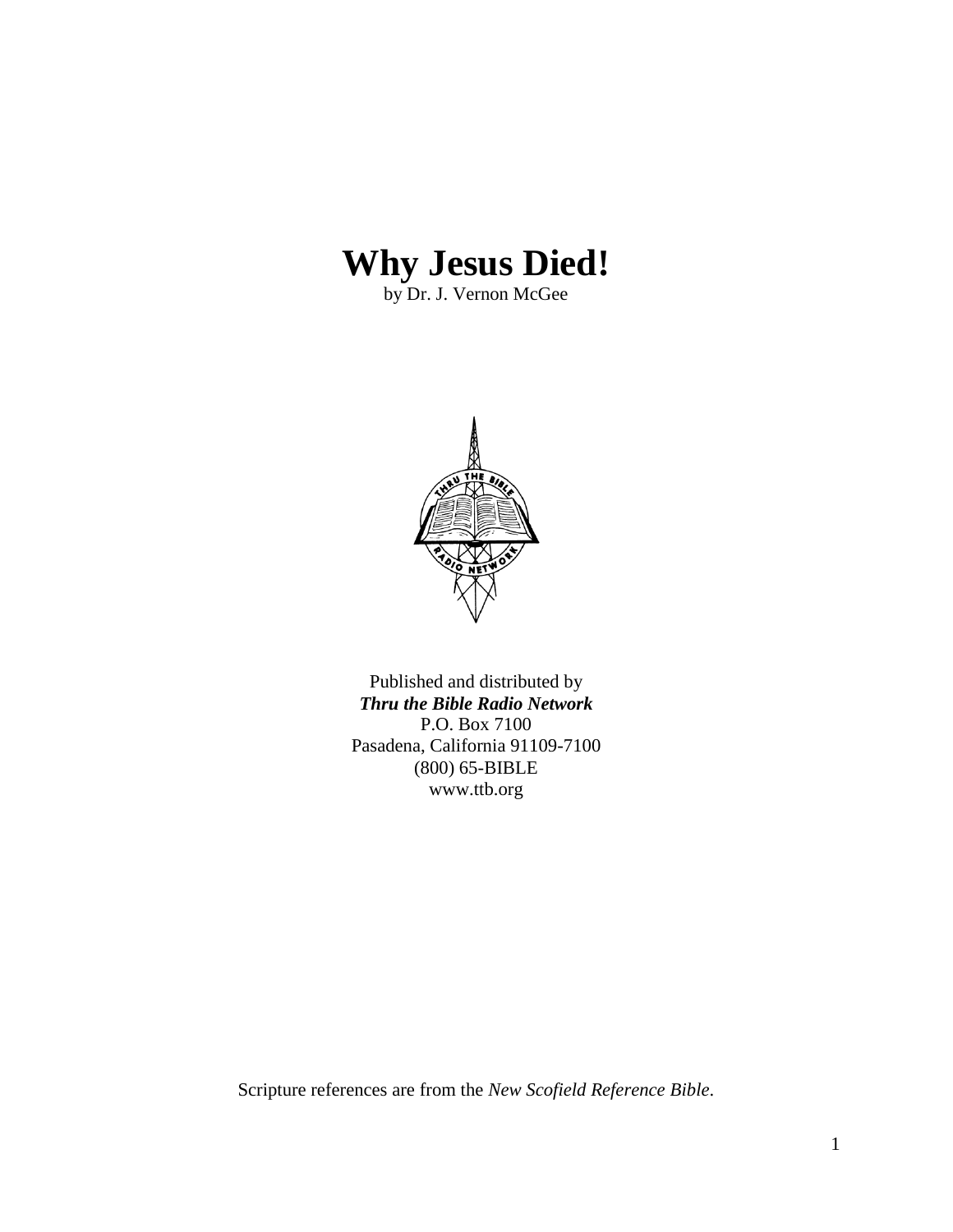The subject before us, why Jesus died, is not an explanation but it is a declaration. I could only wish that I had the pungent genius of a Paul or the lofty inspiration of a John or the pregnant imagination of a Chrysostom or the scintillating brilliance of an Augustine to present this subject, Why Jesus Died. I am very conscious of the real danger in treating this topic with flavorless and colorless mediocrity. I think it's well acknowledged today and accepted that liberal theology has long since departed from the biblical basis of the death of Christ. But, my friends, all too often biblical Christianity babbles about the death of Christ without the foggiest notion of the true scriptural meaning of His death. There is a danger of treating as commonplace and ordinary the greatest event and the most profound fact in the history of the world: the death of the Lord Jesus Christ upon the cross!

It is said that Hudson Taylor could not preach on the death of Christ without weeping. I can.

It is said that Hudson Taylor could not listen to a message on the death of Christ without weeping.

You can.

May I say to you today, we who call ourselves Bible believers need to again face up to this greatest of all facts in the history of the world and let it thrill our hearts and be more meaningful to us in these days in which we are living.

It was John Knox, the great Scottish reformer, who said that people can do three things with the crucifixion of Christ and only three. We can deny that it happened, because if acknowledged it would make nonsense of life. Or we can acknowledge it and then decide in consequence that life is meaningless. Or third, we can find in it a clue to a deeper meaning in life than otherwise appears. May the Spirit of God today help us to find the clue to the deeper meaning of life in the death of our Lord Jesus Christ.

Now in order to bring into spiritual focus the scriptural meaning of the death of Christ, let's look first at two theories of the atonement which have plagued the church for centuries. Both of these theories are heresies. But unfortunately, like most heresies, there is an element of truth in them. And the thing which commends a heresy to folks is that little element of truth that might be in it.

## **The Martyr Theory**

The first one we want to look at is the theory known as the example or martyr theory.

It is the explanation that appeared very popular in the sixteenth century under the guidance of Lelio and Fausto Socinus, two of the biggest heretics the church has ever had. Here is what it teaches: Christ died as a martyr and that's all. He was a martyr to truth – He was faithful to truth, and on that basis He died. As a martyr to truth, He set us an example.

Those who adhere to this heresy say that because He died for truth, you and I today have a duty to perform. We should be challenged to live and to die for truth because Jesus lived and died for truth. These folk have a text – all heresies can go to the Bible and pick out a text – they chose 1 Peter 2:21, "For even hereunto were ye called, because Christ also suffered for us, leaving us an example, that ye should follow his steps." And they say, "Here it is in black and white that He set us an example in dying. Therefore we should be encouraged and challenged to do the same thing."

May I say that the main objection to this theory and this heresy is that it's not true. It is not true to the facts, nor is it true to the evidence. You see, the only documentary evidence we have is restricted to the four Gospels (Matthew, Mark, Luke and John) and the Epistles (Romans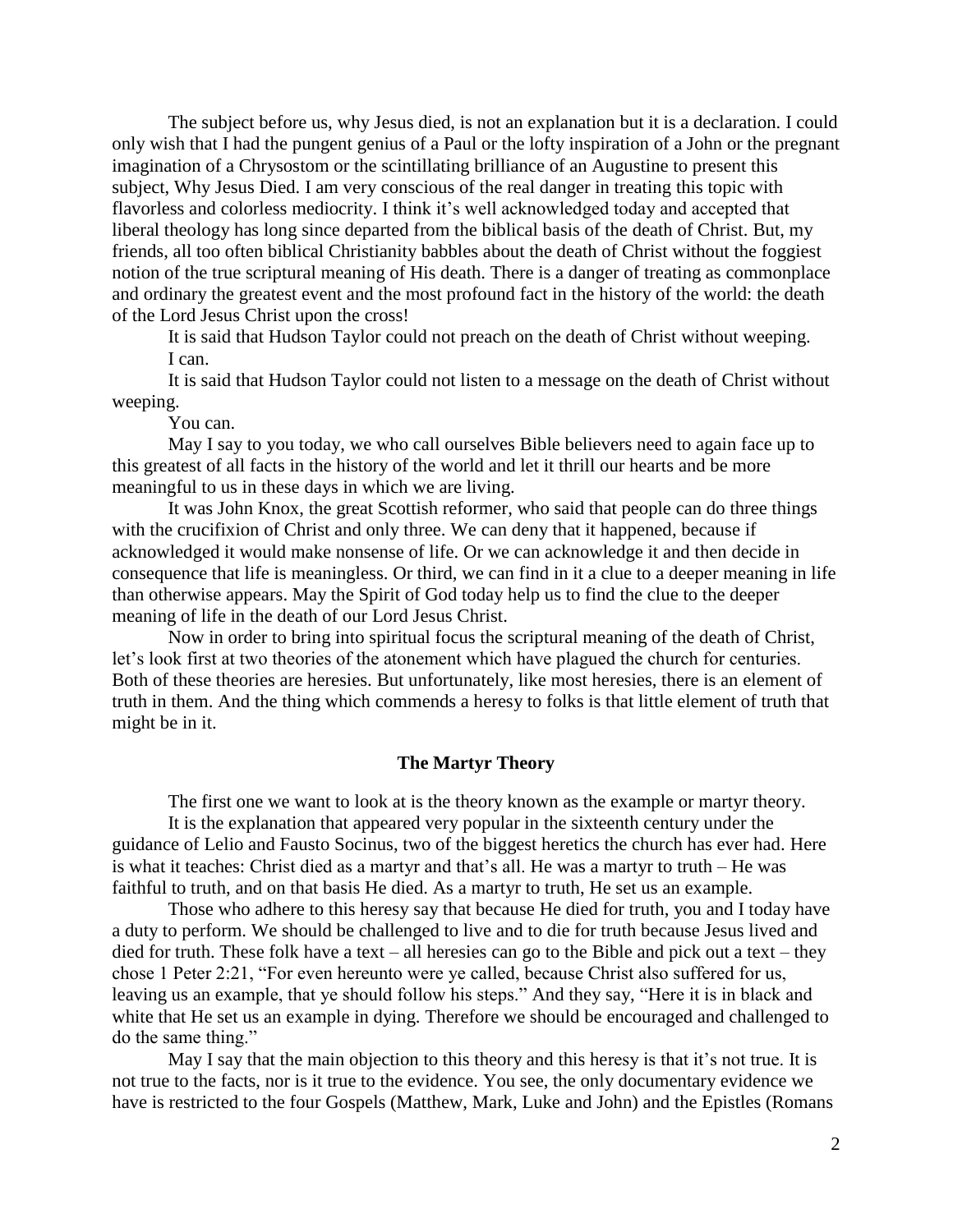to Jude) in the New Testament. That's all that we have concerning the death of Christ, and anything that you get outside is extra-biblical and has no foundation in fact. Here are the documents and the only recognized documents.

Now let's look for just a moment at the record we have here and see if Jesus died as a martyr. First of all, a martyr is one who dies for a cause because he cannot or will not deliver himself. Either he has a belief in some great truth, or he might believe in something that's not truth, but he is willing to die for it. He believes it's the truth and finds himself helpless, unable to deliver himself and extricate himself from the powers that be. But they give him a choice, either to live or to die. He can deny his belief and live, or he can die for that which he believes is the truth.

May I say that if you read the Gospel accounts of the death of the Lord Jesus Christ and that's what you see, you have not read them aright because there is one thing that is obvious, the Lord Jesus never did die as a martyr. That is farthest from the thought of the Gospel writers – He never died as a martyr. Six months before He went to Jerusalem, way up yonder in Caesarea Philippi, north of Israel proper, He finally told His disciples for the first time what lay ahead. Now you must understand that two and a half years before that, He had revealed His approaching cross to Nicodemus, a religious ruler, but during that interval He never revealed it to His disciples. But when you come to Caesarea Philippi six months before He went to Jerusalem to die, this is what He said, "The Son of man is going to Jerusalem. He is to be delivered into the hands of the Gentiles. They will kill Him and He will rise again the third day." He made that clear-cut statement. He was rebuked by Simon Peter, and then our Lord in turn told Peter that he was speaking as Satan would have him speak. At that very moment our Lord, knowing what was in the future, could have stepped over the border out yonder into that vast oriental East, the mysterious East, and could have been lost among its teeming millions. Neither the Roman government nor the religious authorities could ever have touched Him. Jesus was not a martyr – He deliberately went to Jerusalem. Luke says He steadfastly set His face to go to Jerusalem to die. A martyr is helpless. But, my friend, when Jesus was arrested, He was not helpless. At that very time Simon Peter, wanting to protect his Lord, drew his sword, and our Lord immediately rebuked Simon Peter again. John tells us in John 18:11, "Then said Jesus unto Peter, Put up thy sword into the sheath; the cup which my Father hath given me, shall I not drink it?" He's saying to this man, "Peter, I don't need your protection, I am not going to die as a martyr." Then Matthew gives us this added detail in Matthew 26:53, "Thinkest thou that I cannot now pray to my Father, and he shall presently give me more than twelve legions of angels?" Any man who can pray to the Father and have twelve legions of angels there to protect Him will not be dying as a martyr. He didn't have to die. So He said to Simon Peter, "Put up your sword, I don't need your little protection. If I really wanted protection, there are twelve legions of angels waiting out yonder at the battlement of heaven to step over and deliver Me immediately." When He came into the city of Jerusalem and met with His own that night, He said to them, "Ye know that after two days is the feast of the passover, and the Son of man is betrayed to be crucified" (Matthew 26:2). He said to His own when He got into Jerusalem for the beginning of the Passover feast, "I've been telling you for six months that I've come to Jerusalem to die, and I will die on the Passover Day."

At that very moment, over on the other side of the city of Jerusalem, the Sanhedrin had come together. They were the ones who would arrest Him and turn Him over to the Roman authorities to be crucified. Here's what they plotted, "We won't take Him on the feast day lest there be an uproar among the people." They met together and decided, "Not on the feast day. This city is filled with people and He's popular among the crowd. We dare not crucify Him on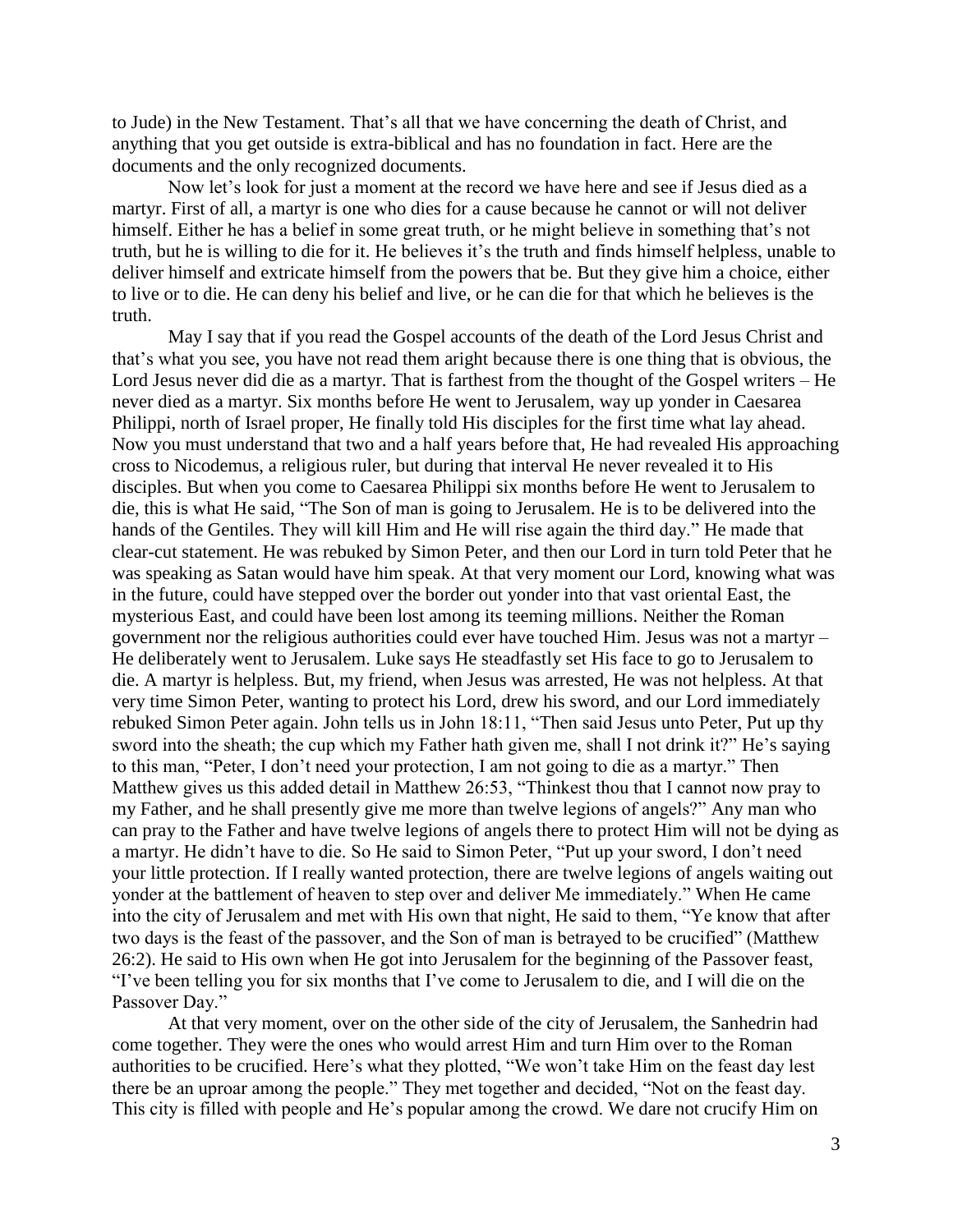Passover. We'll wait until the crowd starts leaving Jerusalem, and then we'll put our hands on Him." There's a noticeable difference of opinion, isn't there? Jesus said, "I'm going to die on the feast day," while the very ones who were to put Him to death said, "Not on the feast day." When did He die? He died on the feast day because He had full charge of His own death. My friend, He will not be dying as a martyr on the cross.

Let's come back to the text used by these who preach and teach – even today – that Jesus died as only a martyr, and He did so merely to set us an example.

## *For even hereunto were ye called, because Christ also suffered for us, leaving us an example, that ye should follow his steps.* (1 Peter 2:21)

Notice that there is an orderly sequence of events that is chronological here. And there is one thing you have to admit about Simon Peter – he is logical. Peter says that Christ suffered first for us. And since He suffered first for us, then you and I come and accept Him as our Savior who died for our sins. Then He becomes an example to us, but only after we have accepted and received Him. Somebody says, "Can you be sure of that?" Yes, first I know it because Simon Peter himself says so – and that's the danger of lifting out a verse from its context. First Peter 2:21 doesn't stand by itself. You have to put 1 Peter 2:24 with it,

## *Who his own self bore our sins in his own body on the tree, that we, being dead to sins, should live unto righteousness; by whose stripes ye were healed.*

This is not an example that is set for us. You and I cannot suffer to wash away our own sins, much less suffer for the sins of the world. Peter is talking here about redemption. "That we, being dead to sins" – that was our condition.

"By whose stripes ye were healed." Healed of what? I notice that when so-called faith healers use the words, "by whose stripes ye were healed," they refer to Isaiah 53:5 rather than to this verse in 1 Peter, because Peter makes it evident that the healing is of sins. I certainly agree that the Lord Jesus came to be the Great Healer – but the Great Healer heals of sins. No human physician can handle that problem. And Peter's use of these words from Isaiah 53:5 reveals that the prophet Isaiah was not speaking primarily of physical healing but of that which is more important and more profound, healing from sin. Now you can glorify God in your body. Again Paul says in 1 Corinthians 7:23, "Ye are bought with a price; be not ye the servants of men." There's nothing that contributes more to the dignity of man than to recognize that he's a weak, lost sinner and to bow before Jesus Christ the Savior. My beloved, when you bow to Him, then you don't have to bow to any other man. Christ makes you free. You have been bought with a price that He might set you free. What a picture we have!

It was Thomas Chalmers, the great Scottish preacher of the past, who said that at the beginning of his ministry he preached reformation – that men needed to be reformed – and he went on to make this very definite statement, "I have never heard of any such reformations being effective. No one has ever changed by my preaching on reformation." Then Thomas Chalmers changed his message. He said, "I began to preach that men are alienated from God by sin, that men are lost sinners, that they need God's forgiveness, and that God will forgive them as lost sinners." He said, "After that I saw men being reformed."

May I say to you, my friend, Jesus did not die a martyr to try to draw out of you a resolve that you are going to do better! He died for your sins. He paid the penalty for your sins because,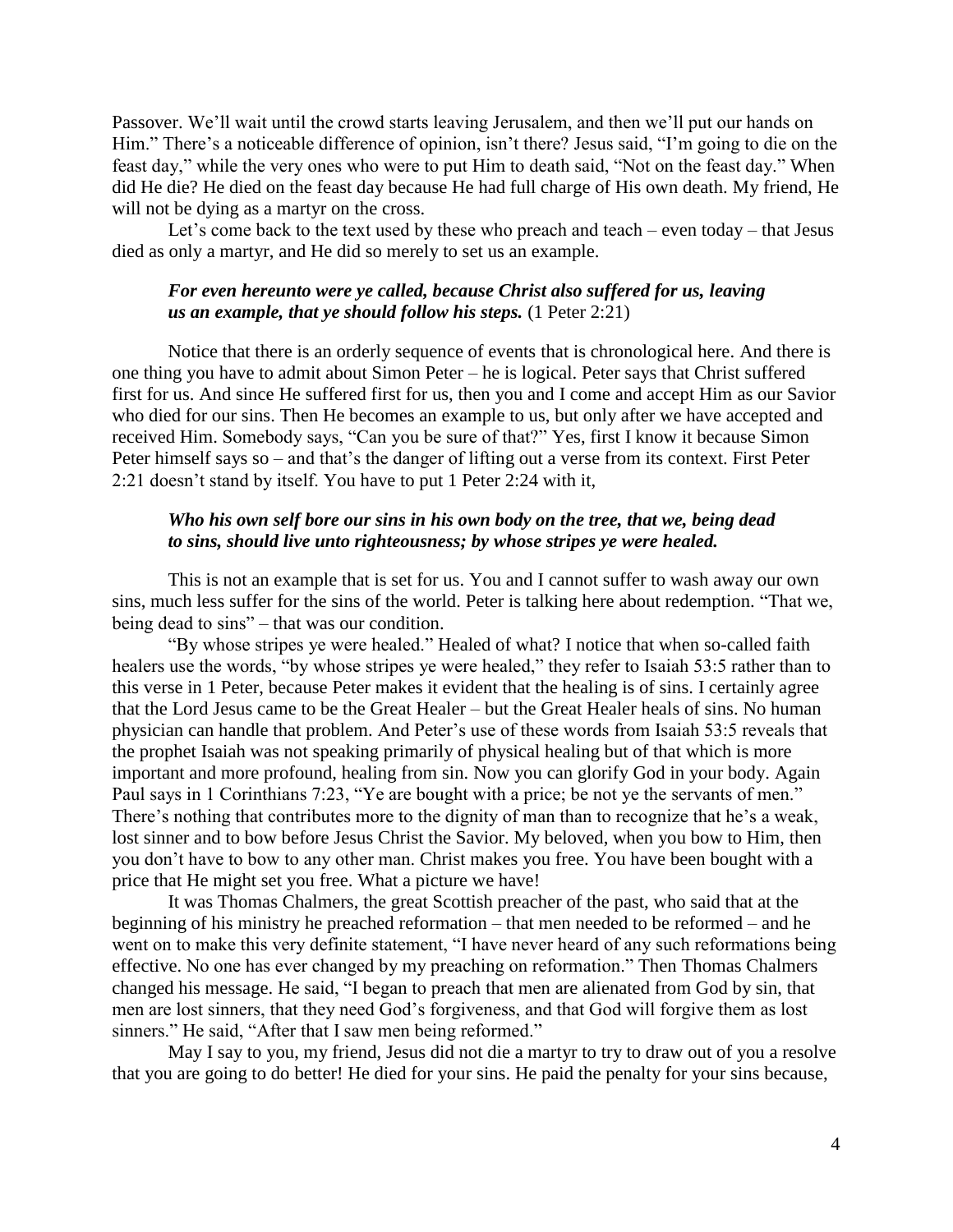down deep underneath, you and I stand guilty before a holy God and the penalty for sin must be paid.

A deeply convicted sinner came forward in a meeting years ago, and unfortunately he fell into the hands of a wrong type of personal worker who was attempting to be sort of a salesman, selling salvation, and saying to this distressed man, "God can cleanse your heart and make you anew." With great anguish of heart and equally great disgust, he answered, "That's not what I want. I'm a sinner! I have a debt to pay to a holy God." May I say to you, Jesus died on the cross to pay that debt. When Nicodemus came to our Lord by night, he said, "We Pharisees know that you are a teacher come from God." That was a sincere and genuine compliment. Our Lord brushed it aside and said to him, "You must be born again." And as He talked with this man about being born again, He said, "Really, Nicodemus, I didn't come as a teacher, nor did I come as a thaumaturgist – that is, a wonder worker or a miracle worker. I came to this earth to die for the sins of the world. But because you must be born again, the Son of man must be lifted up, that whoever believes in Him might not perish but have everlasting life." My friends, He did not die as a martyr. He died a penal death for the sins of the world, for your sins and mine.

#### **Moral Influence Theory**

There is a second widely held theory which is a heresy. It is known as the moral influence theory. It is one of the oldest, going back to Origen (most heresy dates back to Origen). It comes down through Abelard, the Catholic monk who had, by the way, a lovely romance that has made history – not like the dirty kind of thing we are exposed to today. But Abelard went off on this heresy. Later it came to America, was preached in New England by Horace Bushnell, that great preacher, and it swept all of New England into Unitarianism.

Now this is the teaching of the moral influence theory: God entered into humanity to show His love for mankind and that He sympathizes with us and He just came down here to suffer with us. The martyr theory is still being preached in a surprising number of the churches of Southern California, and probably an equal number are preaching this second heresy!

This moral influence theory is the popular position known as Liberalism today. This is the one that the natural man will listen to: Jesus came down to this earth just to suffer with man and sympathize with man; and He died on a cross, yes, but that was just the natural consequence of His suffering with man. This is the theory that magnifies the fact that God is love. Now don't misunderstand me. Certainly God is love, but love is not God. God is more than love. Also God is holy and God is righteous and God is good and God is just. But this view only sees God as love alone, and it slops over on every side.

This moral influence theory teaches the universal Fatherhood of God and the universal brotherhood of man and that the death of Christ was just self-sacrifice on His part. It was not substitutionary. He was not dying for anyone, but rather His death was to let sinners know that He was big-hearted and died merely to correct man. This heresy teaches that mankind is, after all, not really alienated from God, is not a rebel, is not a lost sinner, nor totally depraved. He just got off the track a little – not much – and there's some spark of good in everyone, and all it needs is to be fanned into a flame. You'll find that these folk – oh, they are big-hearted themselves! In fact, they are so big-hearted that, as I heard one of them say, he would forgive God! And that was pretty big on his part, he would want you to know, and God must feel mighty good that this man is willing to forgive Him for even letting Jesus die!

Now this heresy is a nice, refined theory for the noble rich, the filthy rich, and for those who are comfortably retired, those whose minds have also retired and they are no longer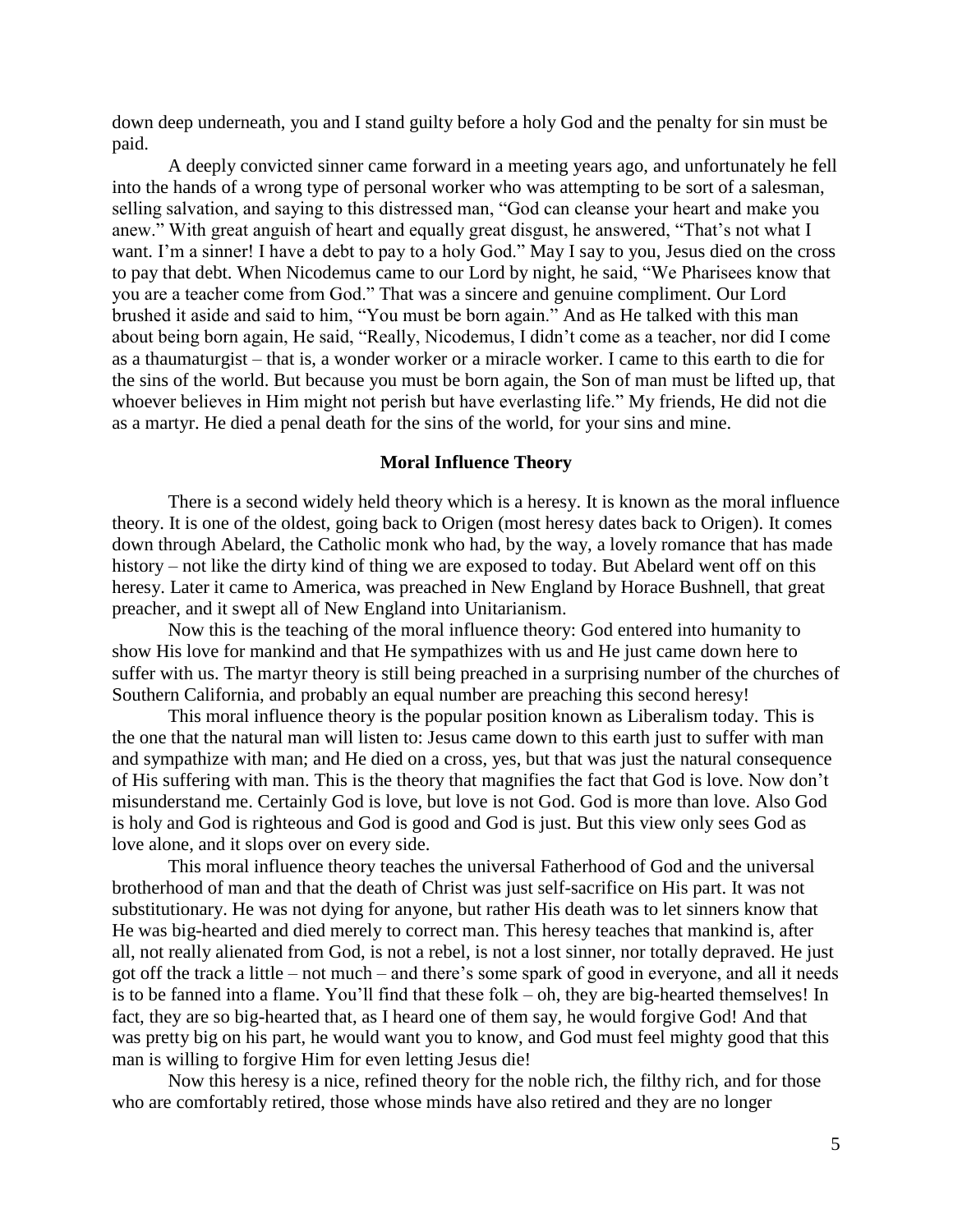thinking. It's good for those who live in an ivory tower, removed from the maddening crowd today. It's a nice theory for the little old ladies who belong to a sewing circle in a modernistic church. It's a nice theory for idle-minded matrons of a literary club in a community church. It's a nice theory for busy men who have no time for religion and would like one turned out by an IBM machine. This is a very nice theory for intellectual theologians who walk the cloistered halls of an endowed seminary and know nothing about life on the sidewalks of Los Angeles or New York.

However, I happen to stand at the crossroads of the world today, and I rub shoulders with lost, desperate, confused humanity. I meet men and women who are beaten and battered and baffled, standing at the forge of life not knowing what to do. I see folk who are up against the raw and rough reality of living. I see the seamy side of life, and I say to you that this theory is not adequate. Men today, lost men, honest men, who know their own hearts and will face up to reality, realize that they need forgiveness of sin. They know that only by the shed blood of Christ can a holy God forgive us our sins – they cannot use a tepid rosewater religion. Suffering with the sinner is not suffering in the stead of the sinner and for the sinner. Oh, the conceit of modern man!

This theory leaves out the Old Testament saints altogether – forgets them – and it ignores the heathen today. It has no message for the jungles of Africa or the teeming masses of India. This moral influence theory ministers only to the conceit of modern man who thinks he has arrived because he can run a machine! It makes of modern man the epitome and acme of the race. He is the pet of evolution.

I saw a cartoon the other day, a good one. It was the picture of some monkeys in a cage looking out through the bars at some people who had come to look at them. The human beings were on one end of the cage, and the monkeys were on the other end. One of the older monkeys turned to another monkey and said, "I wonder if we really are descended from them?" And there were looks of distress on the faces of all the monkeys! I don't blame them, my beloved.

May I say to you that man who thinks he has it all together may also think this moral influence theory is a religion that will save him. But do you realize that God saved the Old Testament saints by the death of Christ long before He came to Bethlehem? Somebody says, "But they didn't know anything about it." Yes, they did. They knew something. You recognize that the law of gravitation was in operation long before an apple fell on Newton's head. God had made it work long before man found out it was even in existence. And did you know, my beloved, that God was saving man in the Old Testament by the death of Christ? Oh, maybe they did not know as much as you know, but they knew enough. Abel knew enough to bring a little lamb for a bloody sacrifice. Noah knew enough to bring a sacrifice. Abraham knew enough to get a ram out of a thicket. Samuel and David and Elijah brought sacrifices to God, and they understood that the blood of those little animals was not taking away their sin but was pointing to the One who in the future would die and pay the penalty for their sins.

In the New Testament when John opens his account of the Gospel, he goes back farther in the past than any other, and he says, speaking of the Lord Jesus, that He is the light of the world and the light shines in darkness and the darkness did not apprehend it, comprehend it, nor was it able to take it down. You see, there are x-rays beyond the visible spectrum which we cannot see. And back in the Old Testament Christ was the light, and those men may not have seen much, but they saw enough to bring a sacrifice that pointed to Christ, and they recognized that they were sinners who needed to have the penalty paid before they could come into God's presence.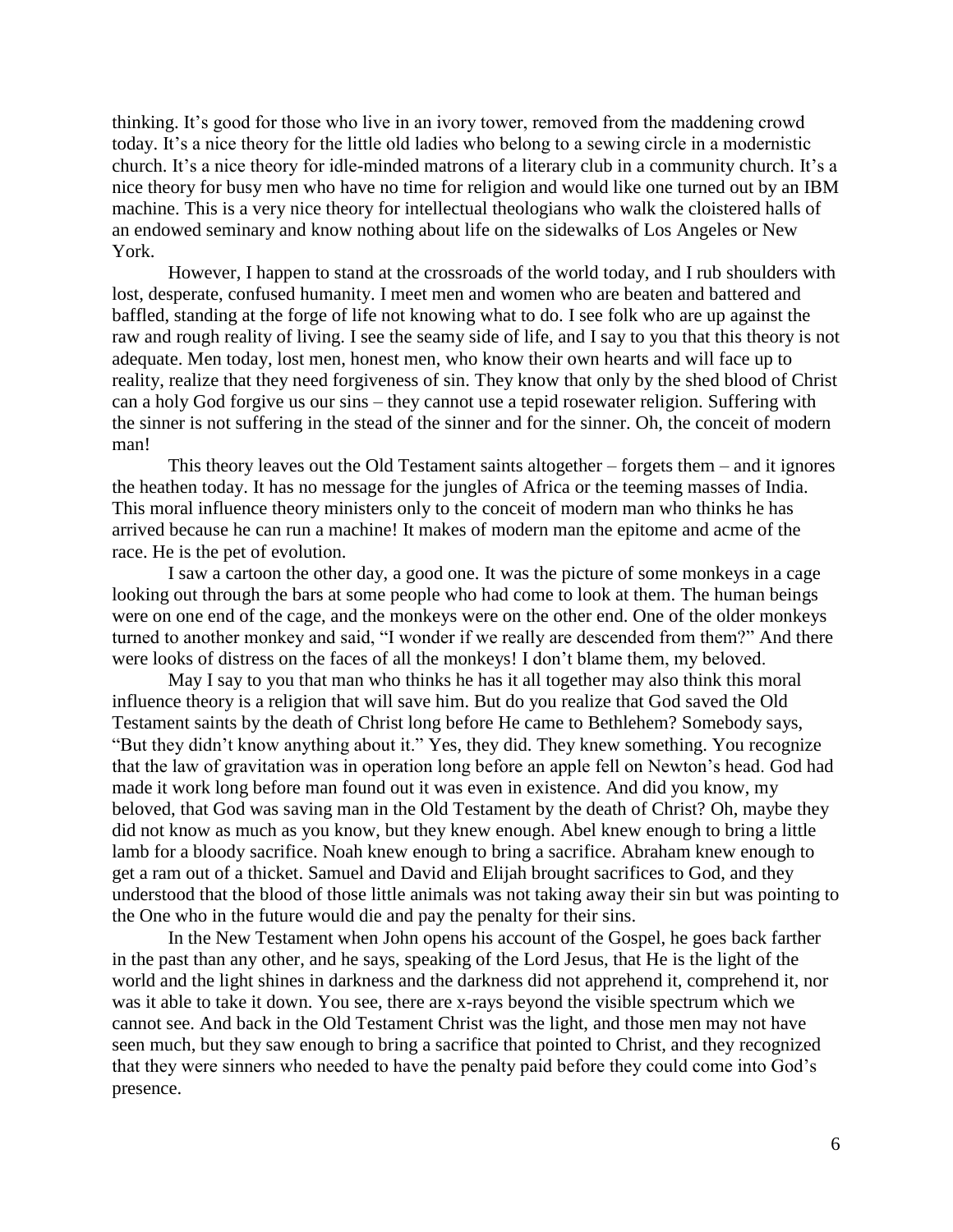My beloved, the Scripture does not teach different theories of the atonement. The Bible teaches that Christ died a penal, vicarious, substitutionary death, that it was absolutely essential for Him to die or there would have been no salvation. Peter said to the religious rulers,

*…there is no other name under heaven given among men, whereby we must be saved.* (Acts 4:12)

Our Lord Jesus said,

*The Son of man must suffer many things, and be rejected by the elders and chief priests and scribes, and be slain, and be raised the third day.* (Luke 9:22)

And Peter said,

*Forasmuch as ye know that ye were not redeemed with corruptible things, like silver and gold, from your vain manner of life received by tradition from your fathers, but with the precious blood of Christ, as of a lamb without blemish and without spot.* (1 Peter 1:18, 19)

Paul, when writing to the Romans, said, "Who was delivered for our offenses, and was raised again for our justification" (Romans 4:25). Writing to the Corinthians he said,

*For he hath made him, who knew no sin, to be sin for us, that we might be made the righteousness of God in him.* (2 Corinthians 5:21)

And to the Galatians he wrote,

*Who gave himself for our sins, that he might deliver us from this present evil age, according to the will of God and our Father.* (Galatians 1:4)

And again he said to the Galatians,

*Christ hath redeemed us from the curse of the law, being made a curse for us; for it is written, Cursed is everyone that hangeth on a tree.* (Galatians 3:13)

My friends, when Jesus Christ went to the cross, He did not die as a martyr. Oh, there is bravado in the death of a martyr! Every martyr dies like a hero. Christ did not die like a hero. Stephen, when he died, said, "I see the heavens opened, and the Son of man standing on the right hand of God" (Acts 7:56) – and he died with the light of heaven upon him!

## **The True Reason**

When Jesus died on the cross He cried out, "My God, my God, why hast thou forsaken me?" and into darkness He was plunged. He was a poor wretch, I tell you. He did not die to sympathize with our suffering. He died your death and my death. He was paying the penalty for your sin and my sin, my beloved, and nothing short of that was acceptable. He died a sacrificial death, and if you want to see the love of God, look further than John 3:16 which is merely the declaration of His love. The explanation is found in Romans 5:6, "For when we were yet without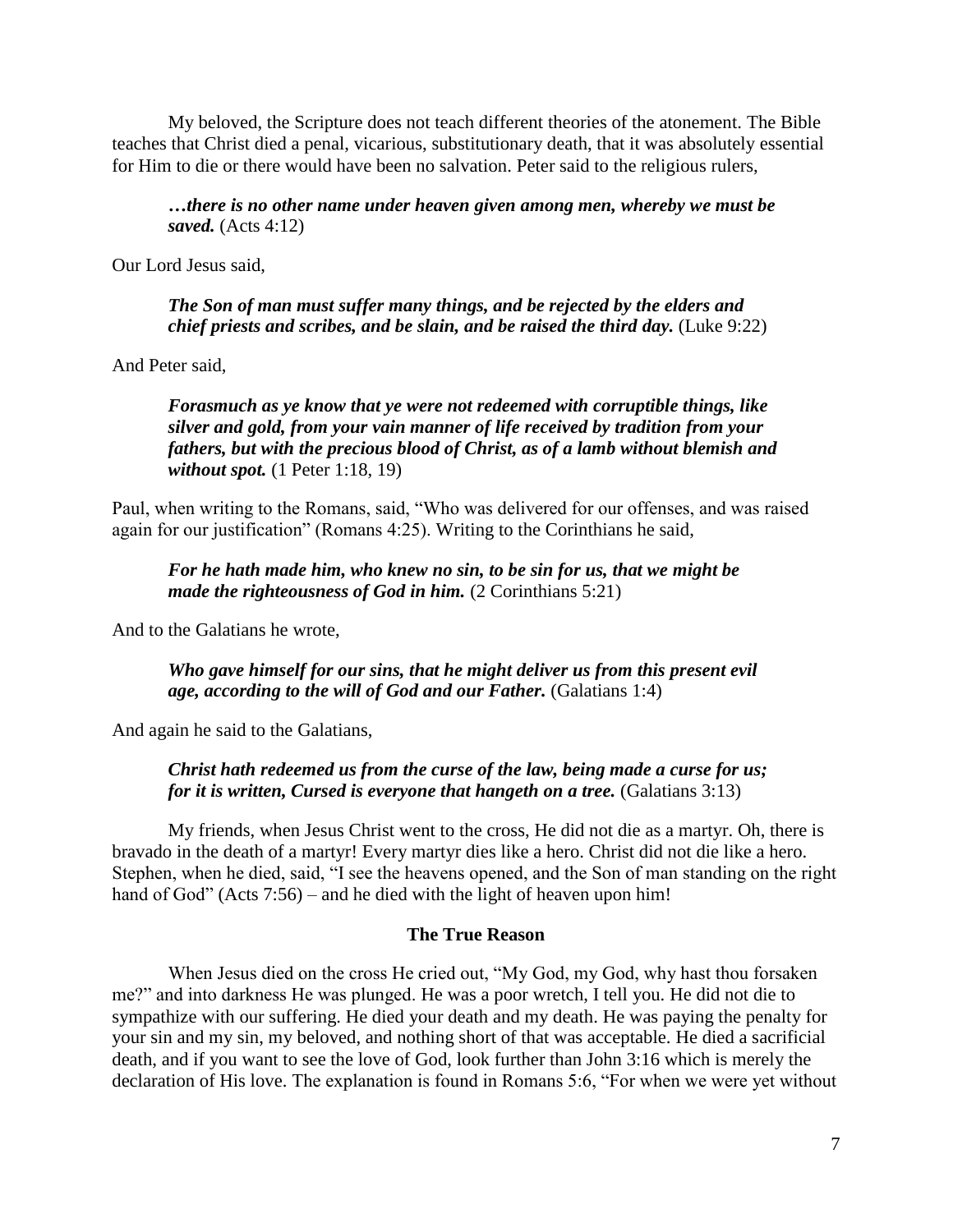strength, in due time Christ died for the ungodly." He died for the ungodly because that is the only kind of people there are in God's sight – ungodly.

## *For scarcely for a righteous man will one die; yet perhaps for a good man some would even dare to die.* (Romans 5:7)

Do you know anybody today who would die for you? Do you? Could you number them all on the fingers of one hand? I'll tell you One who did die for you, and He died for you because He loved you, and He died for you because nothing short of His death could save you. You were a lost sinner.

## *But God commendeth his love toward us in that, while we were yet sinners, Christ died for us.* (Romans 5:8)

Although he did not tell us so, standing yonder at that cross when Christ died was Saul of Tarsus. I am convinced that Saul of Tarsus, that zealous young Pharisee who hated Jesus, was present at His crucifixion. Even after our Lord died, Saul of Tarsus continued the cruel persecution of His church. When the older Pharisees were rid of the Lord Jesus and He was no longer a threat in Jerusalem, they sat down and said, "This is enough for us," but young Saul of Tarsus said, "Not for me. I'll not let up until I terminate this crowd." He hated Jesus. Paul was in Jerusalem in the School of Gamaliel. When Jesus was crucified, this brilliant young Pharisee would not be staying at home. The other Pharisees went, and I cannot conceive of him staying home and saying, "I have some studying to do, I'll just have to miss this crucifixion." No, I am sure he was there. We read that the Pharisees shot out their lip at Him, ridiculed Him, blasphemed Him and did the lowest thing that any man on earth has ever done: They sat down and watched Him die. Why didn't they go home? They sat down and watched Him, and Saul of Tarsus sat there ridiculing Him and hating Him.

But one day he met the Lord Jesus on the Damascus Road, and that changed his life. "Oh," he said, "when I met that Man, what was gain to me became loss and what was loss became gain. I was turned outside in and right side up. When I came to Him I found out He loved me and He gave Himself for me! While I stood there ridiculing Him, hating Him, He was dying for the ungodly – and I happened to be one of the most ungodly! He died in my place, in my stead."

#### **Are You Saved?**

Oh, how I want to make this clear today! Many people need this made so clear to them. Until you see in the death of Christ the following three things, let's be very frank, you are not saved.

## *The Magnitude of the Guilt of Sin*

Paul went yonder to Corinth where he could have argued philosophy, where he could have talked learnedly of many things, but he said, "I determined not to know any thing among you, except Jesus Christ, and him crucified" (1 Corinthians 2:2). You must see, first of all, the magnitude of the guilt of sin, that it was sin which nailed our Lord to the cross – nothing else. He is not a helpless man, He is not dying to show you anything, my friend, to help you live your life